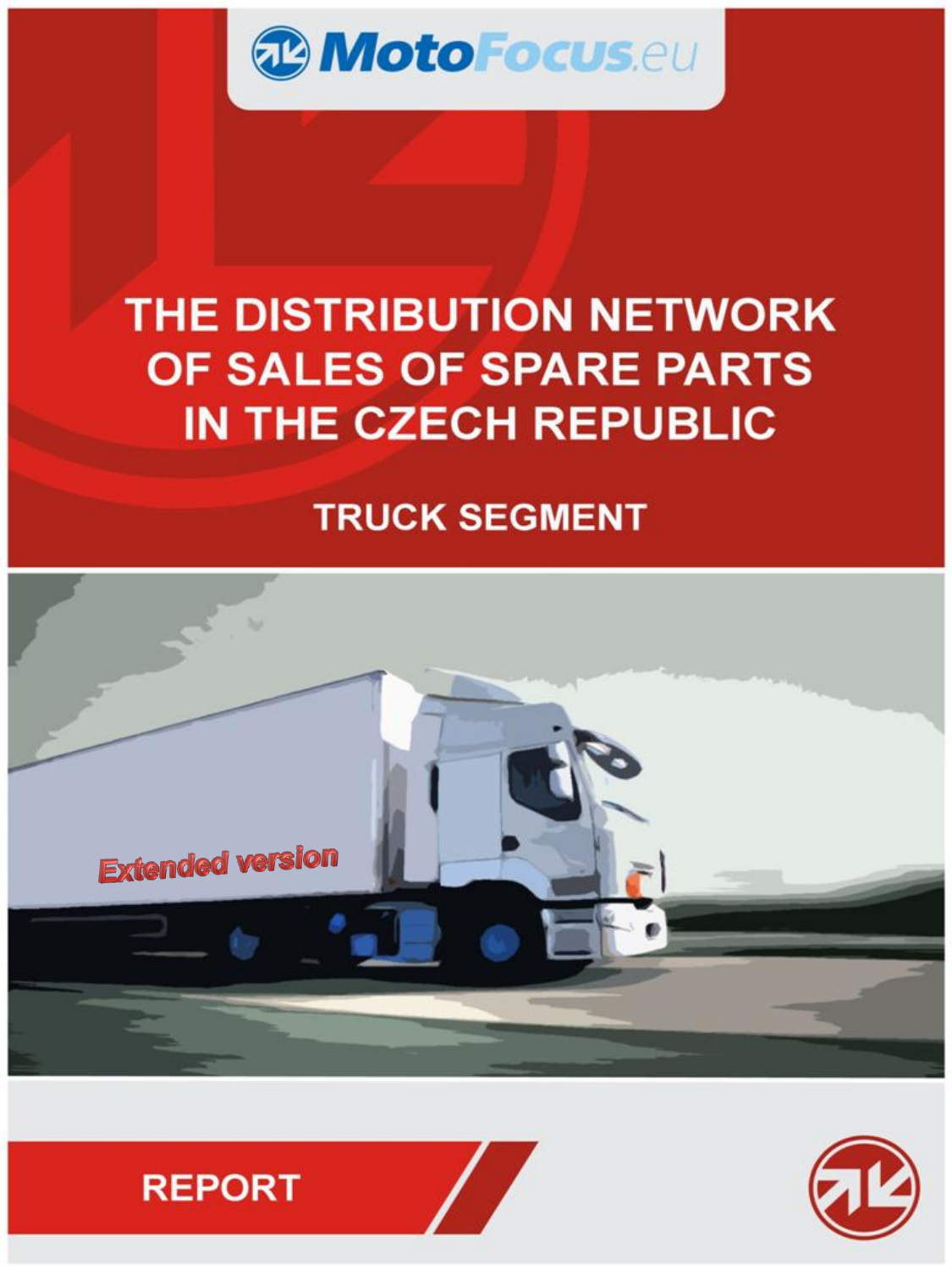

MotoFocus is an analytic company focused on aftermarket analysis.This focus allow you to use these analysis and at the same time you can be one of the main participants of all the process of creation such a analysis.

 $\square$  we regurarly wider our offer by using new innovative ways focused on our clients

 $\Box$  we individually care per concrete clients need

- $\Box$  we work aligned with proffesional etcic and the highest research standards
- $\Box$  we offer international analysis
- $\Box$  we beleive that our cooperation will be nice and succesfull expereince

### **MotoFocus - present day marketing solution**

#### **TEAM**

MotoFocus.pl and MotoFocus.eu is team of creative specialists, full of enthusiasm and involved analytics with innovative approach of market researches.

Due to our knowledge from the field of marketing, sociology and psychology we can even the most difficult tasks present in understanable way.

#### **PROJECTS**

Project analyses are author project of MotoFocus. These researches and analysis are focused on product ranges, independent workhops and workshop concepts. These analysis comparing to the ad hoc analysis are covering all the market, their costs is lower and spectrum of information is much more wide.

#### **ANALYSE AD HOC**

MotoFocus offers individual analysis based on client demand. We guarantee cooperation in all stages of the analysis.

Our servise does not end by suppliyng the analysis, you can also expect external consultancy and solutions for your issues.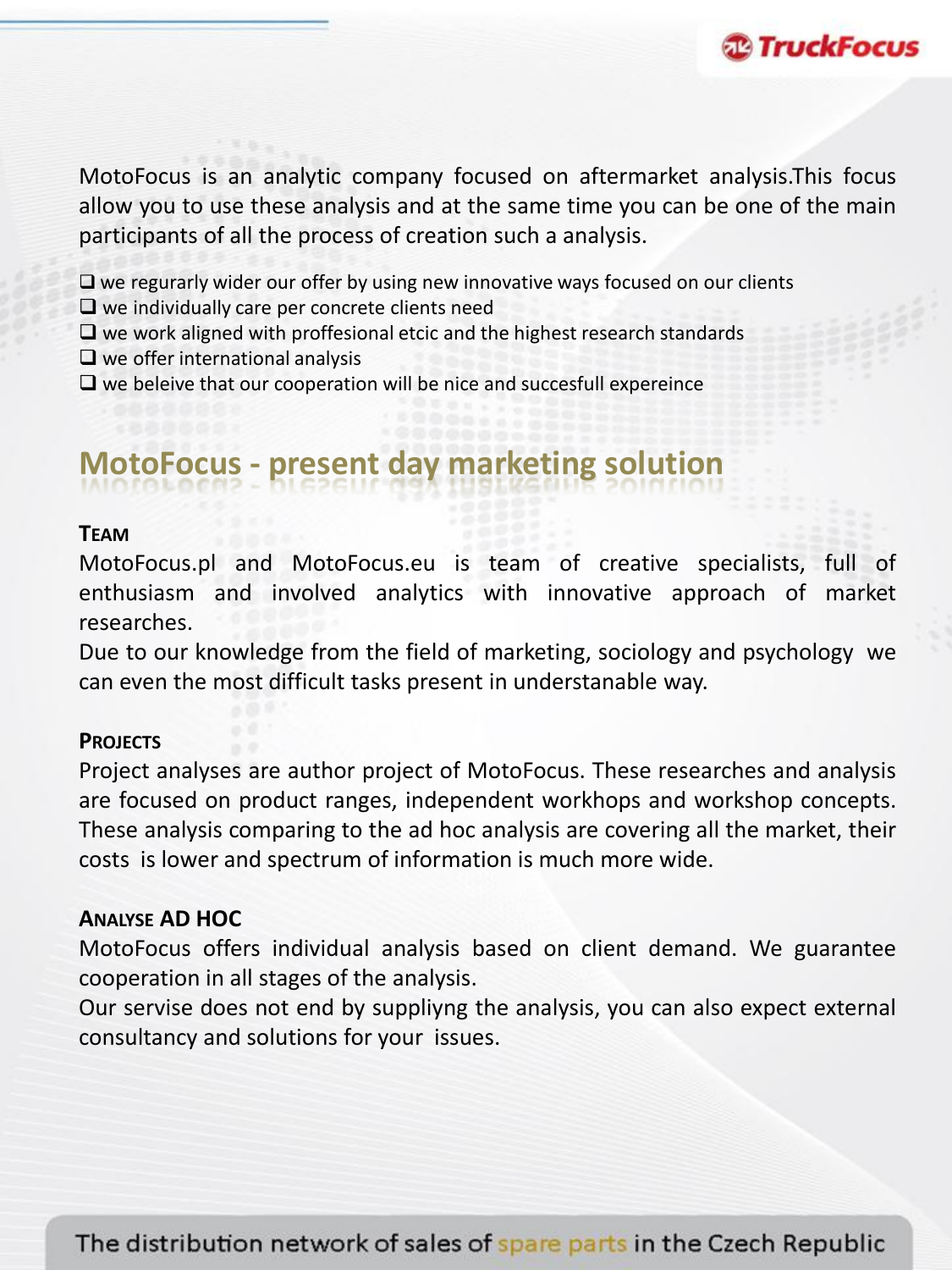

### **INTRODUCTION**

Analysis presents the distribution of sales of spare parts Czech Republic - truck segment. The analysis provides information on the number of branches of distributors in various regions and districts, the number of service centers, people and cars on each branch.

# **SURVEY METHODOLOGY**

The analysis was prepared based on the data from the survey of portal MotoFocus Czech and Statistical Office data. Number of distributors branches actual to 1.4.2012 and car parc to 31.12.2011.

# **ANALYSIS OBJECTIVE**

The aim of this analysis is to show the distribution of spare parts to the Aftermarket in the Czech Republic. The information contained in this analysis will certainly benefit management companies, leading business and marketing departments in planning further development of distribution channels of spare parts

## **DATA USED**

In the most of the presented results were used (unless stated otherwise) the number of independent servicing of trucks, all distributors involved in the distribution and sale of spare parts for trucks and fleet vehicles (labeling NA).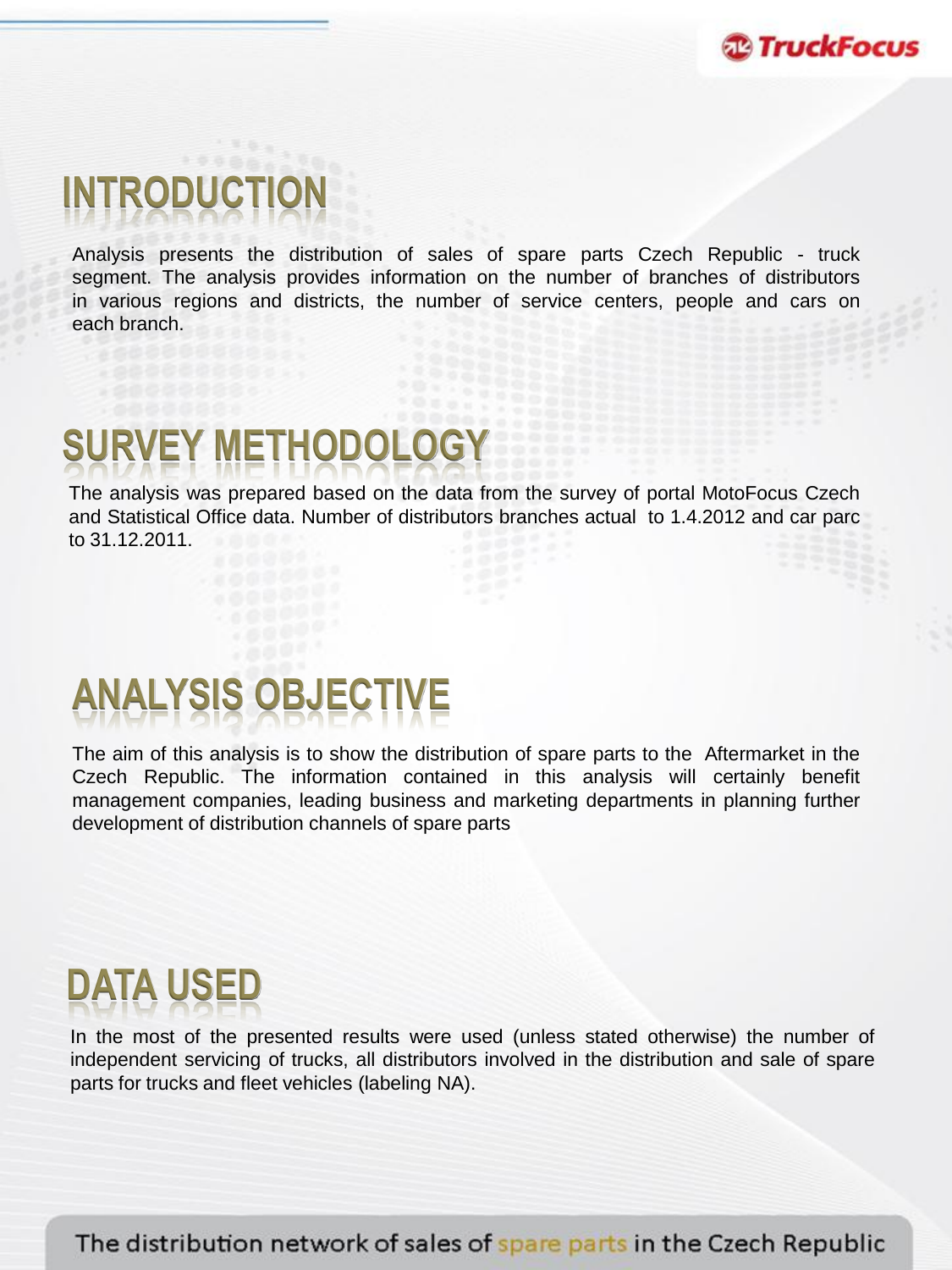

# Contain

#### **1. Distributors in the Czech Republic**

**1.1 Distributors of car spare parts - truck focus** 1.11 ADIP, spol. s r.o. 1.12 E.M.T. spol. s r.o. 1.13 EUROPART CZ s.r.o. 1.14 OPOLTRANS ČESKO, s.r.o. 1.15 SCHÄFER a SÝKORA s.r.o. 1.16 SVOBODA PARTS s.r.o. 1.17 TEMPLIN CZ s.r.o.

#### **1.2 Distributors of car spare parts - personal cars and truck focus**

1.21 ACI - AUTO COMPONENTS INTERNATIONAL, s.r.o.

1.22 ELIT CZ, spol. s r.o.

1.23 Inter Cars Česká republika s.r.o.

1.24 TROST AUTO SERVICE TECHNIK spol. s r.o.

#### **2. Distribution Network in the Czech Republic**

2.1 Distributors and their branches by region

2.2 Distributors and their branches by region - truck focus

2.3 Distributor branches by region - truck and personal cars focus

2.4 Distributor branches by region - all distributors

2.5 Distributor branches by region by district

#### **3. Fleet in the Czech Republic**

3.1 Fleet Size

3.2 Truck Fleet by region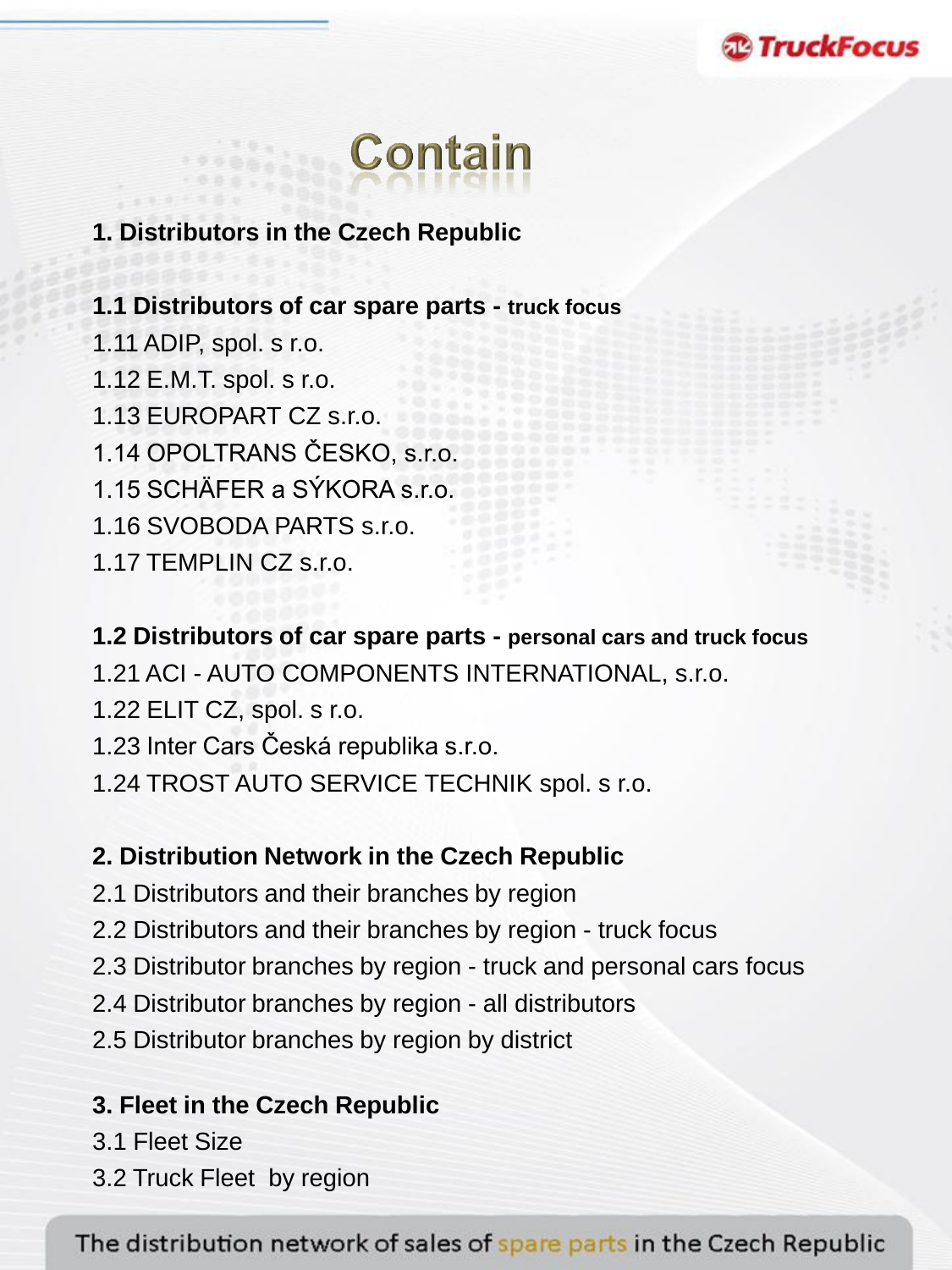### *<b>@TruckFocu*

# **Contain**

#### **4. Market distributors in the Czech Republic**

- 4.1 Distributors and truckfleet by region
- 4.2 Distributors and number of truck service stations by region
- 4.3 Distributors and number of truck services by district
- 4.4 Distributors and number of carriers by region

#### **5. Truck service stations and carriers in the Czech Republic**

- 5.1 Truck service stations and carriers in the Czech Republic by region
- 5.2 Independent truck service stations and carriers in ČR by region
- 5.3 Independent truck service station by district
- 5.4 Carriers by region
- 5.5 Carriers by district
- 5.6 Authorized truck service stations by region and car brand
- 5.7 Authorized truck service stations by region
- 5.8 Authorized truck service stations by district
- 5.9 Truck service stations and fleet by region

#### **6. Summary of development of the truck spare parts market in 2010**

- 6.1 TOP8 distributor revenues in CZK
- 6.2 TOP8 distributor revenues in EUR
- 6.3 Dynamics of total sales from 2005 to 2010
- 6.4 Estimated distributors share 2010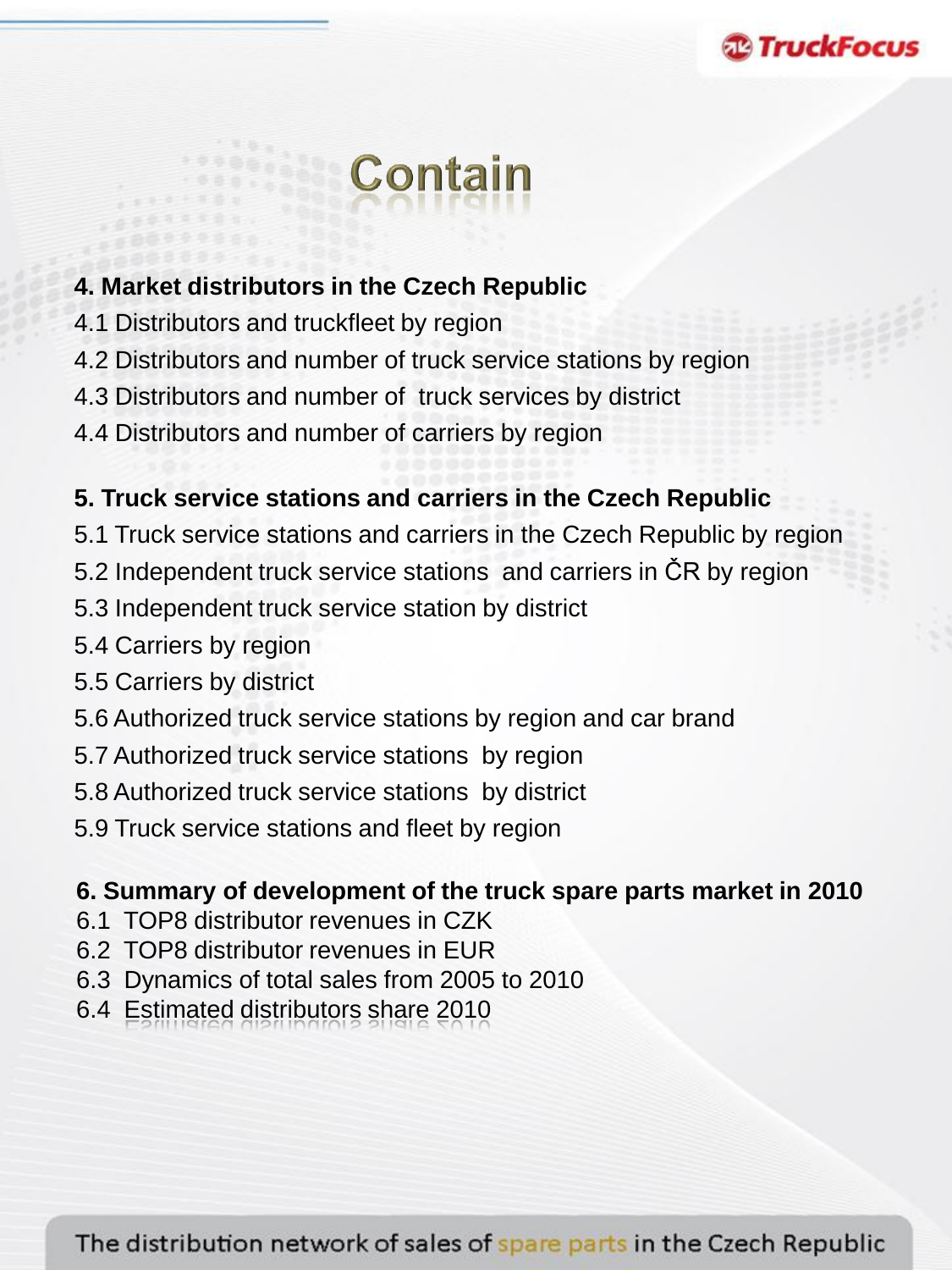### **Table list**

*Table 1 - Number of distributors and their branches by region Table 2 - Number of distributor locations by region Table 3 - Fleet ČR by region (truck) Table 4 - Truck fleet by region Table 5 - Distributors and fleet truck by region Table 6 - Distributors and number of service stations by region Table 7 - Distributors and number of carriers by region Table 8 - Number of service stations, carriers and authorized services by region Table 9 - Number of authorized services by region and car brand Table 10 - Independent tuck service stations and fleet by region Table11 - TOP8 distributor revenues in CZK Table 12 - TOP8 distributor revenues in EUR*

**ී TruckFocus** 

### **Map list**

*Map 1 - Number of distributor locations by region (NA) Map 2 - Number of distributor locations by region (OA + NA) Map 3 - Number of distributor locations by region (all distributors) Map 4 - Number of distributor locations by district (all distributors) Map 5 - Truck fleet in ČR in percentage by region Map 6 - Truck fleet per distributor per branch per region Map 7 - Number of truck service stations per distributor branch by region Map 8 - Number of truck service stations per distributor branch by district Map 9 - Number of carriers per distributor branch by region Map 10 - Number of independent truck service station by region Map 11 - Number of independent truck service station by district Map 12 - Number of carriers by region Map 13 - Number of carriers by district Map 14 - Number of authorized truck services by region Map 15 - Number of authorized truck services by district Mapa16 - Number of trucks per service station by region*

### **Graph list**

*Graph 1 - Fleet ČR by region (trucks) Graph 2 - TOP8 distributor revenues in 2004-2010 Graph 3 - Turnover Dynamics 2005-2010 Graph 4 - Estimated share of turnover in 2010*